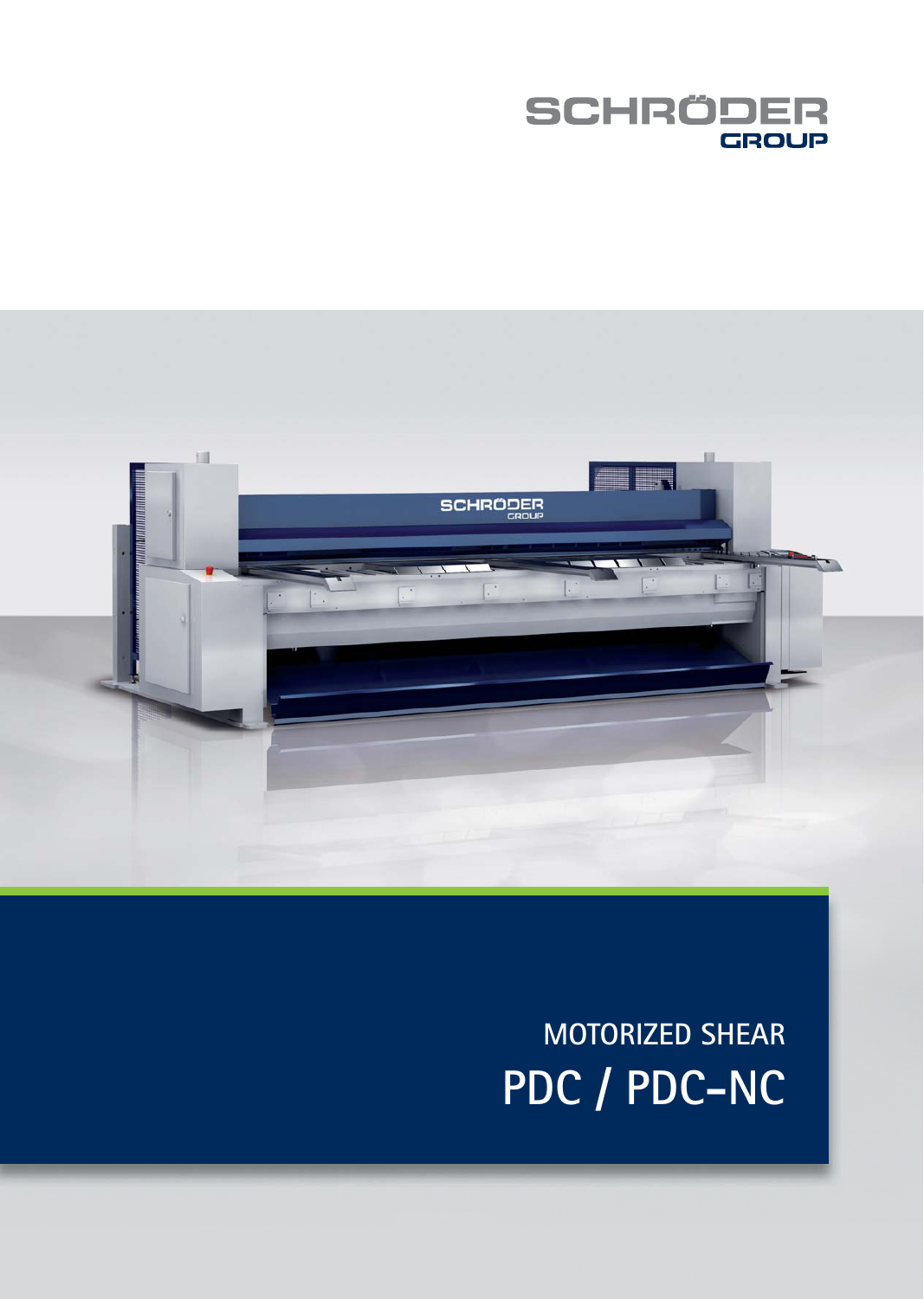## **PDC - Options for every cutting task**

The power-operated shear PDC is a stronger version of the MHSU line and offers a higher performance thanks to its robust design and its belateral "DUO-CUT"-drive.



### **Standard - Type PDC**

The power-operated shear PDC has been designed for processing sheet metal and plastics.

It is a stronger version of the MHSU line. The sturdier and stiffened table and frame design as well as the "Duo-Cut" drive with two motors make for a considerably improved cutting capacity while retaining the many functional merits of the MHSU.

With the aid of new design techniques, we are able to offer a tried and tested product incorporating stateof-the-art technology.

### **Extension - Type PDC-NC**

The motorized guillotine type PDC-NC is technically based on the PDC. With an integrated NC positioning gauge and a pneumatically controlled sheet support the PDC-NC offers an extensive standard equipment and an attractive design that all together lead to a significant upgrade compared to the PDC.

What you get here is top technology and top design that fully meet your high demands.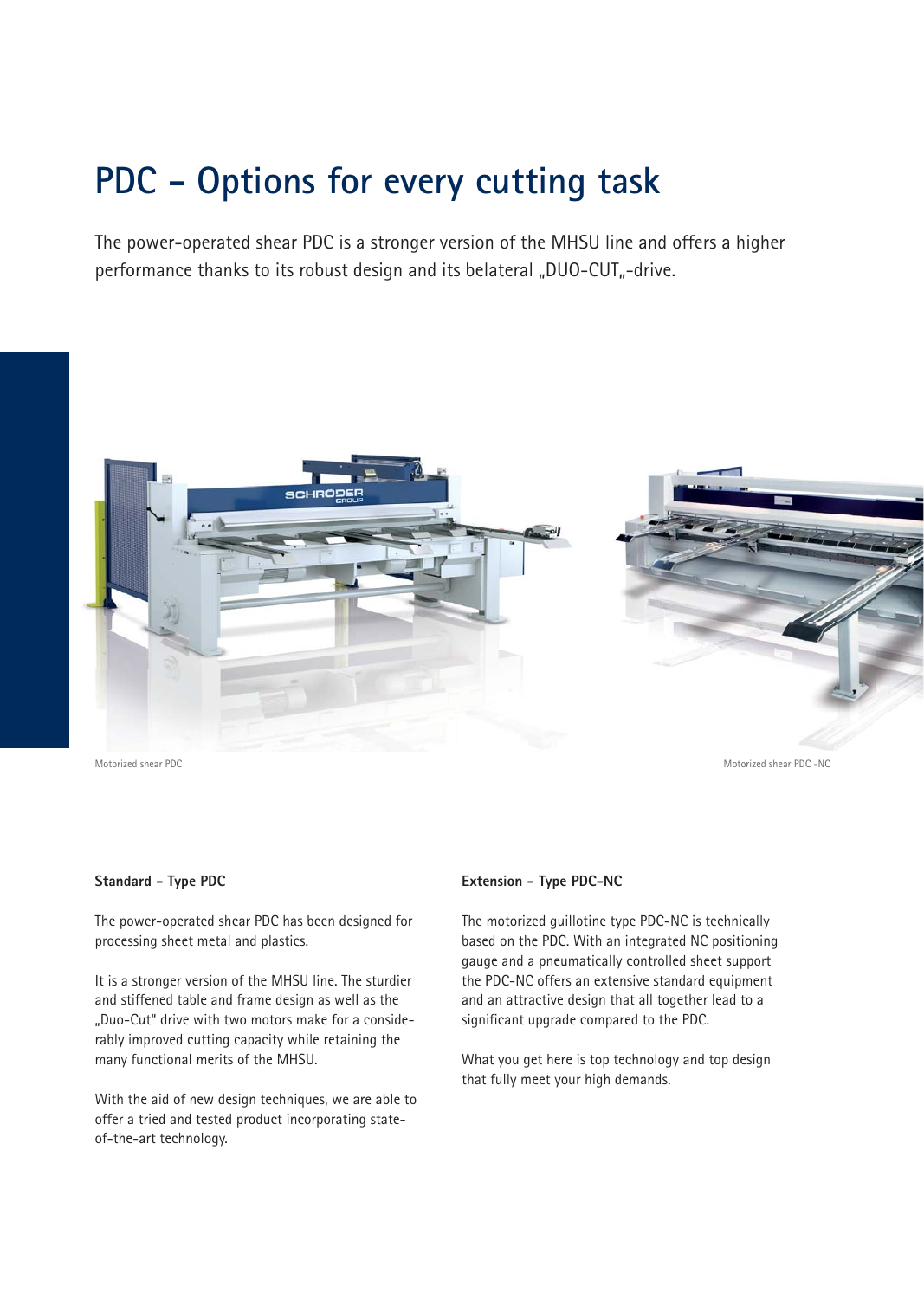### **Standard equipment**

| <b>PDC</b>                                                                                                              | <b>PDC-NC</b>                                                                                                                                |  |
|-------------------------------------------------------------------------------------------------------------------------|----------------------------------------------------------------------------------------------------------------------------------------------|--|
| Manual back gauge 750 mm, adjustable from the<br>front, with digital readout                                            | NC positioning gauge<br>POS 100 with 9-step program, 6 - 750 m                                                                               |  |
|                                                                                                                         | Cut counter                                                                                                                                  |  |
| Hold-down device with hard rubber rail to protect polished sheets                                                       |                                                                                                                                              |  |
| Manual blade gap adjustment, two-sided                                                                                  |                                                                                                                                              |  |
| Extended angle gauge, right, with T-slot and scale 1,000 mm                                                             |                                                                                                                                              |  |
| 2 sheet support arms with T-slot and scale 1,000 mm<br>(3 support arms with a working length of 4,000 mm)               |                                                                                                                                              |  |
| Table with exchangeable stainless steel plates with recessed grips                                                      |                                                                                                                                              |  |
| All-steel blade, double-edged                                                                                           |                                                                                                                                              |  |
| Selector switch for single and continuous stroke                                                                        |                                                                                                                                              |  |
| From 2,000 mm bilateral drive                                                                                           |                                                                                                                                              |  |
|                                                                                                                         | Pneumatically controlled sheet support to the<br>front with sheet separator max. 750 mm, optio-<br>nally to the back without sheet separator |  |
| Obligatory CE safety package for standard machines rear guarding via 3-beam light barrier<br>incl. side protection grid |                                                                                                                                              |  |
| Foot switch                                                                                                             |                                                                                                                                              |  |
| Anchor plates incl. dowels                                                                                              |                                                                                                                                              |  |

### **Special equipment**

|               | <b>PDC</b>                                                                                                                                                                                                      | <b>PDC-NC</b> |  |
|---------------|-----------------------------------------------------------------------------------------------------------------------------------------------------------------------------------------------------------------|---------------|--|
| <b>Blades</b> | Blades designed for stainless steel, instead of standard blades                                                                                                                                                 |               |  |
| Others        | - Cutting edge illumination LED<br>- Pneumatic hold-down device<br>- Stroke counter (with POS 100 incl.)<br>- Sheet stacking cart, for back<br>- Working height 950 mm<br>- Sheet support see p. 7 under gauges |               |  |
| Gauges        |                                                                                                                                                                                                                 | see p. 7      |  |
| Tables        |                                                                                                                                                                                                                 | see p. 7      |  |

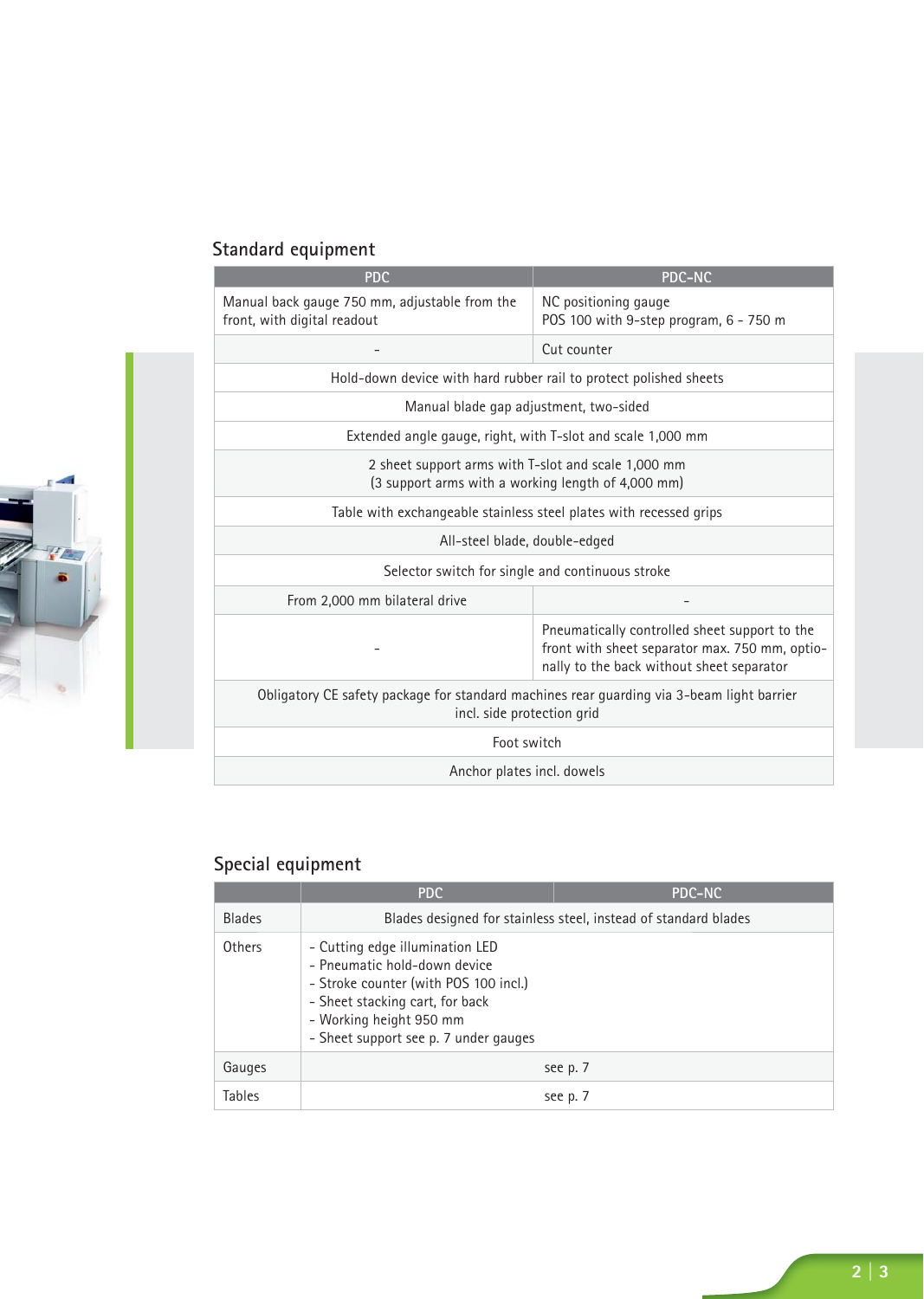# **The right accessories for all tasks**

The Schröder shear is already a productivity gain in its standard equipment. Thanks to its numerous options this machine can be used for many businesses.



**Technical description of the sheet support system**

- 1 Cutting material
- 2 Tilting depositing device
- 3 Cylinder
- 4 Gauge
- 5 Cutting beam
- 6 Blank
- 7 Sheet separator

### **High rigidity already in its basic configuration**

The motorized shear PDC is based on a torsion-free rigid welded construction and a "Duo-Cut" drive with two powerful dynamic low-noise geared motors. The high static and dynamic rigidity are guaranteed thanks to sturdy key components such as cutting beam, sheet support table, lateral frames and main drive units.

The generously designed flat cutting beam guides dispose of robust and wear-resistant special sliding covers. This maintenance free sliding cover ensures optimum guidance and dampening characteristics.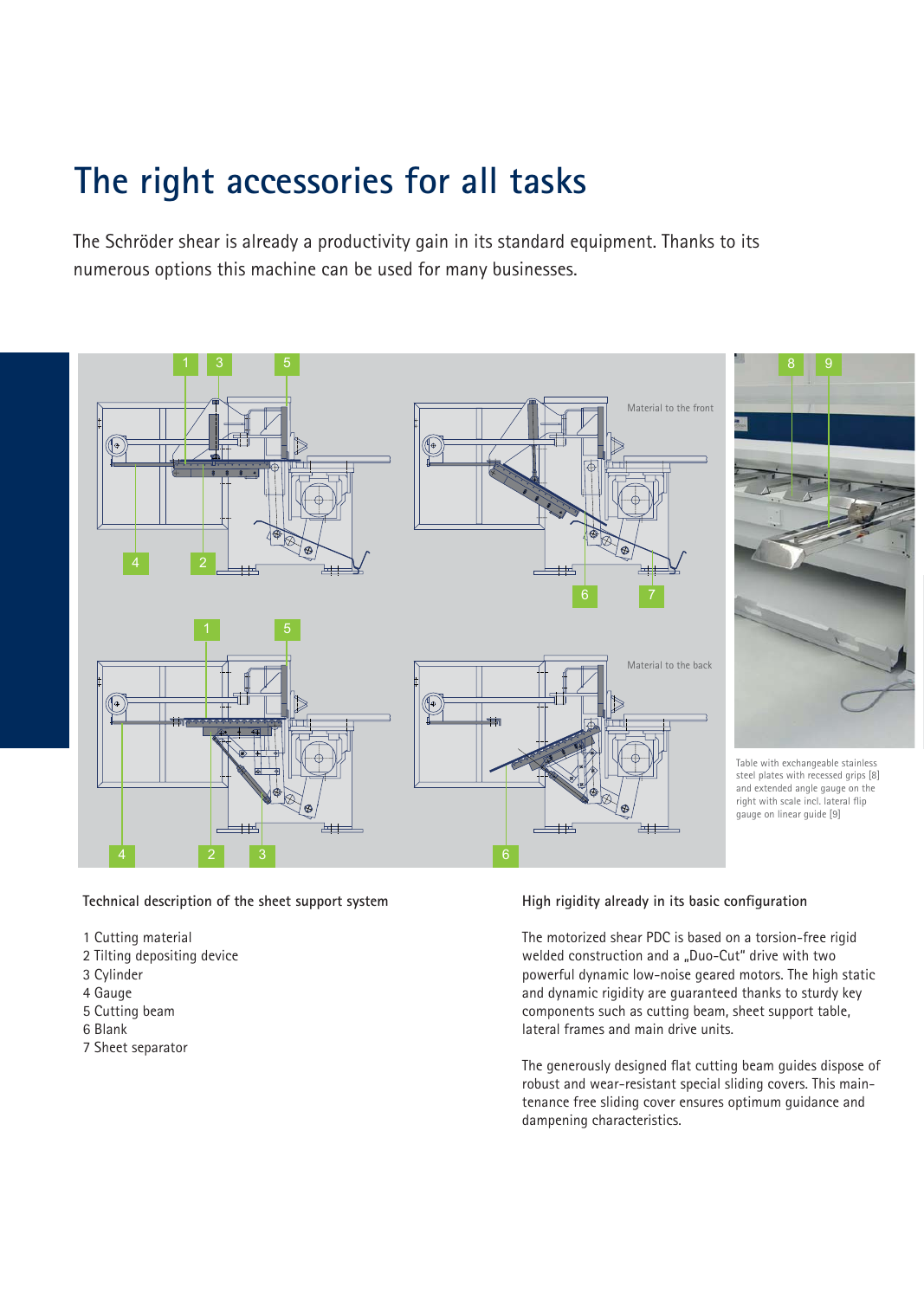## **Gauge options for better handling**

Both the PDC and the PDC-NC are able to process various types of sheets. We supply you with gauge options that are suited to your individual requirements.





Sheet support to the front, pneumatically controlled, incl. sheet shute 750 mm or rather 1,000 mm



Optional: Sheet support to the back, pneumatically controlled, for gauge extension up to 1,000 mm, supporting width 750 mm





Optional for PDC and PDC-NC: Extended angle gauge (right or left) with electronic length measurement system incl. lateral flip gauge on linear guide



Manual blade gap adjustment two-sided



Optional: Manual back gauge, adjustable from the front, with digital readout

#### **Efficient sheet support**

The sheet support holds the sheet upwards and leads the sheet in horizontal position to the gauge. After a successful cut the sheet will be deposited to the back or to the front.

### **Software control POS 100**

The back gauge is contained in the standard configuration and can be adjusted manually. Its modern, lowfriction and almost wear-free crank drive assures high cutting capacities with minimum effort. Optionally, the operator can acquire the software POS 100.

This software enables a motorized adjustment of the back gauge and thus accelerates the operation process. It has a 9-step program that is able to control gauge lengths up to 750 mm or 1,000 mm and significantly facilitates the handling and precsice positioning compared to the manual adjustment.

#### **Exact positioning**

In order to be able to position a sheet exactly right-angled, it is recommended to make use of an extended angle gauge. Big sheets can be processed even better and more efficiently.

As an extra feature the extended angle gauge is also available with an electronic length measurement system.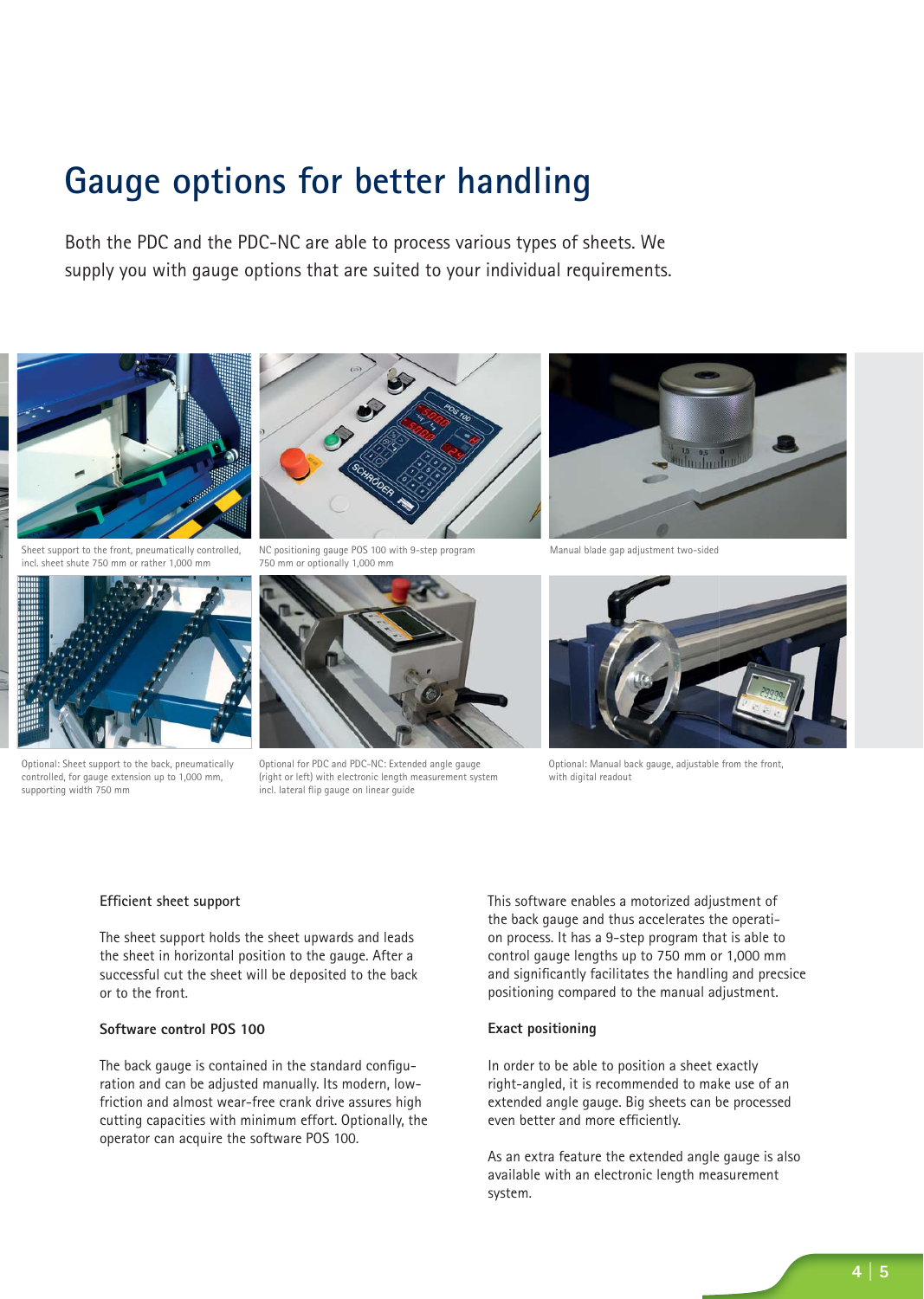# **Dimensions and technical data PDC / PDC-NC**

| <b>PDC</b>                               | $1,000 \times 4.5$ | $1,500 \times 4.5$ | $2,000 \times 4.0$ | $2,500 \times 3.5$ | $3,200 \times 3.0$ | $4,000 \times 2.5$ |
|------------------------------------------|--------------------|--------------------|--------------------|--------------------|--------------------|--------------------|
| Working length (a)                       | 1,030 mm           | 1,530 mm           | 2,030 mm           | 2,530 mm           | 3,230 mm           | 4,080 mm           |
| Sheet thickness (400 N/mm <sup>2</sup> ) | 4.5 mm             | 4.5 mm             | 4.0 mm             | $3.5 \text{ mm}$   | 3.0 mm             | $2.5$ mm           |
| Cutting angle                            | $3.0^\circ$        | $2.86^\circ$       | $2.5^\circ$        | $2.0^\circ$        | $1.6^\circ$        | $1.3^\circ$        |
| Number of strokes (per min.)             | 34                 |                    |                    |                    |                    |                    |
| Driving power                            | 1 x 5.5 kW         | 1 x 7.5 kW         | $2 \times 4.0$ kW  |                    |                    |                    |
| Weight (ca.)                             | 2,100 kg           | 2,450 kg           | 2,860 kg           | 3,110 kg           | 3,560 kg           | 4,160 kg           |
| <b>Outer dimensions</b>                  |                    |                    |                    |                    |                    |                    |
| Machine height (b)                       | 1,400 mm           |                    |                    |                    |                    |                    |
| Hole spacing of machine fixings (c)      | 1,340 mm           | 1,840 mm           | 2,340 mm           | 2,840 mm           | 3,540 mm           | 4,390 mm           |
| Machine length (d)                       | 1,870 mm           | 2,370 mm           | 2,870 mm           | 3,370 mm           | 4,070 mm           | 4,920 mm           |
| Back gauge, manual 750 mm D              | 2,070 mm           |                    |                    |                    |                    |                    |
| Back gauge, manual 1,000 mm D            | 2,140 mm           |                    |                    |                    |                    |                    |
| Back gauge, motorized 750 mm D           | 2,070 mm           |                    |                    |                    |                    |                    |
| Back gauge, motorized 1,000 mm D         | 2,100 mm           |                    |                    |                    |                    |                    |

**710 - 820 ext angle gauge**



**with pneumatic hold-down device**

| <b>PDC-NC</b>                         | $3.200 \times 3.0$   | $4.000 \times 2.5$ |  |
|---------------------------------------|----------------------|--------------------|--|
| Working length (a)                    | 3,230 mm             | 4,080 mm           |  |
| Sheet thickness 400 N/mm <sup>2</sup> | $3.0 \text{ mm}$     | $2.5 \text{ mm}$   |  |
| Cutting angle (°)                     | 1.6                  | 1.3                |  |
| Number of strokes (per min.)          | 34                   |                    |  |
| Drive power (kW)                      | $2 \times 4.0$ kW    |                    |  |
| Weight                                | 3,500 kg<br>3,800 kg |                    |  |
| <b>Outer dimensions</b>               |                      |                    |  |
| Machine height (b)                    | 1,452 mm             |                    |  |
| Hole spacing of machine fixings (c)   | 3,540 mm             | 4,390 mm           |  |
| Machine length (d)                    | 4.270 mm             | 5,120 mm           |  |
| Machine width                         | 2,869 mm             | 2,869 mm           |  |

**1400 900 light barrier** 820<br>table height **table height**  $\frac{1}{k}$ **wave grid 40x40 400 200 0 electrical connection 900 ø 21 1000 1060**

**980**

**D**





All specifi cations are considered as guidelines and may be subject to changes at any time.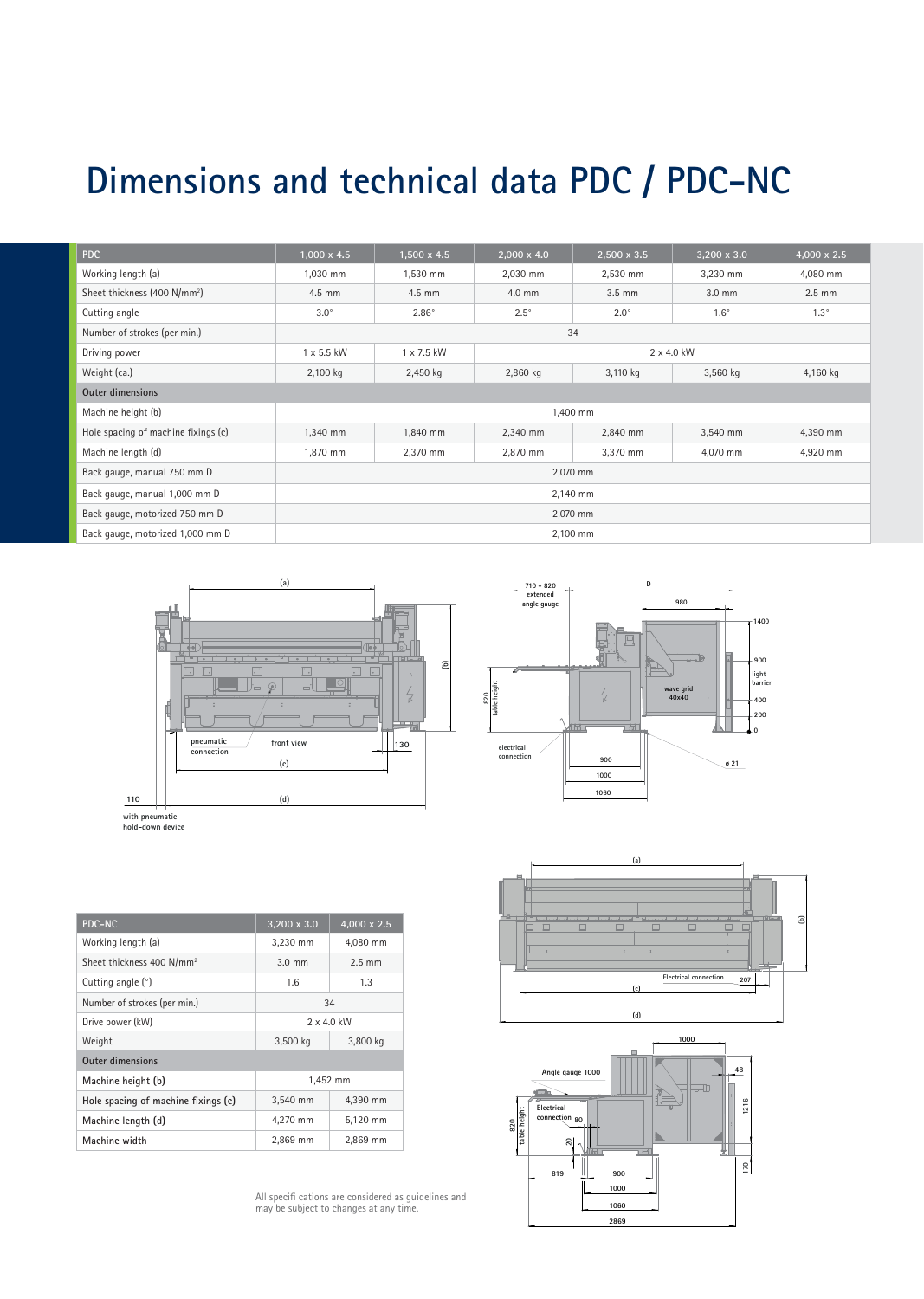# **Gauges and table options**

### **Special equipment**

|        | <b>PDC</b>                                                                                                                                                                                            | <b>PDC-NC</b>                                                |  |  |  |
|--------|-------------------------------------------------------------------------------------------------------------------------------------------------------------------------------------------------------|--------------------------------------------------------------|--|--|--|
| Gauges | Manual back gauge 1000 mm, adjustable from<br>the front, with digital readout                                                                                                                         |                                                              |  |  |  |
|        | NC positioning gauge POS 100 with 9-step<br>program 1,000 mm                                                                                                                                          | NC positioning gauge POS 100 with 9-step<br>program 1,000 mm |  |  |  |
|        | Sheet support to the front, pneumatically<br>controlled, incl. sheet shute max. 750 mm                                                                                                                | Included in standard equipment                               |  |  |  |
|        | Sheet support to the front, for gauge extension max. 1000 mm                                                                                                                                          |                                                              |  |  |  |
|        | Sheet support to the back, pneumatically controlled, for gauge extension max. 1000 mm,<br>incl. supporting width max. 750 mm                                                                          |                                                              |  |  |  |
| Tables | Sheet support arm with T-slot and scale<br>$-1,000$ mm<br>$-1,500$ mm<br>- 2,000 mm incl. foot rest                                                                                                   |                                                              |  |  |  |
|        | Extended angle gauge (right or left) with T-slot and scale<br>$-1,000$ mm<br>$-1,500$ mm<br>- 2,000 mm incl. foot rest                                                                                |                                                              |  |  |  |
|        | Extended angle gauge (right or left) with scale incl. lateral flip gauge on linear guide<br>$-1,000$ mm<br>$-1,500$ mm<br>- 2,000 mm incl. foot rest                                                  |                                                              |  |  |  |
|        | Extended angle gauge (right or left) with electronic length measurement system,<br>fine adjustment and lateral flip gauge on linear guide<br>$-1,000$ mm<br>$-1,500$ mm<br>- 2,000 mm incl. foot rest |                                                              |  |  |  |
|        | Adjustable angle gauge with scale division 0 - 180°                                                                                                                                                   |                                                              |  |  |  |
|        | Tipping gauge for insertion in T-slot                                                                                                                                                                 |                                                              |  |  |  |
|        | Linear guide at the front for movable table support arms (without support arms)                                                                                                                       |                                                              |  |  |  |
|        | Moveable support arm for linear guide, at the front, incl. T-slot and scale<br>$-1,000$ mm<br>$-1,500$ mm<br>- 2,000 mm incl. movable foot rest                                                       |                                                              |  |  |  |
|        | Support plates for closed table                                                                                                                                                                       |                                                              |  |  |  |
|        | Closed table, support plates and support arms with ball rollers                                                                                                                                       |                                                              |  |  |  |